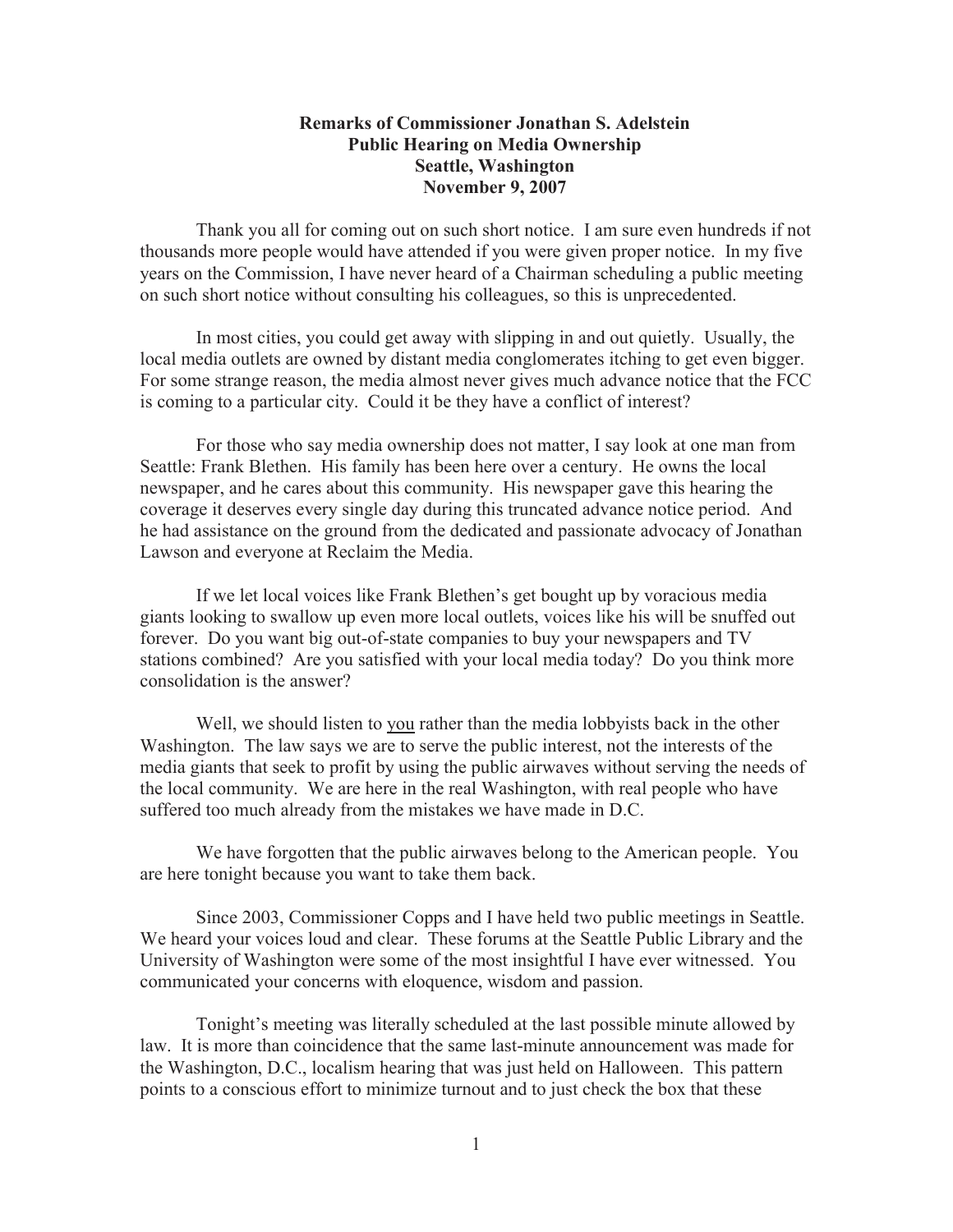hearings were held. The goal is to let big media have their way. You are just a little speed bump along the road to further media concentration.

Well, I do not see you as an obstacle. Commissioner Copps does not see you as an obstacle. And a strong bipartisan majority of Congress does not see you as an obstacle. In fact, you represent the people we are supposed to serve.

I see your interests and community needs as the end goal in themselves. Unfortunately, judging from the way this hearing was arranged, it looks like the media conglomerates' agenda is far ahead of yours at the FCC. If you see a proposal for more consolidation made quickly after this final hearing, you will know your input was dismissed. But those of you who made it out here to the Great Hall are not about to let that happen. Your views need to be accounted for in any proposal or decision we make.

You deserve quality local music, news and public affairs information. Your great local musicians deserve to have their music played on local radio stations – during the times when people are actually listening. Your own Scott McCaughey tells us that while Seattle is a huge national force in music, because of consolidation, even the most successful local artists are having a harder time getting airplay than their "alt-rock antecedents."

And minority communities deserve to be portrayed on the evening news in a manner that reflects their many contributions, not underrepresented, misrepresented or stereotyped. Women and people of color should be owners, and not just consumers or lessees, of broadcast media services.

Women make up over half of the U.S. population, and minorities make up over a third. But women and people of color own broadcast stations at roughly one-tenth of their level of representation in the population. Fewer and fewer media companies are gaining more and more control over the means of distributing ideas. That means fewer small businesses, fewer women, fewer African-Americans, Latinos, Asian-Americans, and Native Americans can use the public airwaves to contribute and have their own voices heard. That is a tragedy in a country in which diversity is our strength.

You have some great elected representatives watching out for you in D.C. Senator Maria Cantwell and Congressman Jay Inslee wrote us to ask that you be given four weeks notice for this event. It was quickly ignored in an act of incredible insensitivity. Well, I know your representatives and their dedication to serve your interests. Their request may have been ignored, but they will not be. My request to give you more notice may have been ignored, but I will not be. Your community's right to fair notice may have been ignored, but you will not be! You are here tonight because you will not let your voices be swept under the rug as the FCC does the bidding of media conglomerates.

Just yesterday in the U.S. Senate, a bipartisan bill was introduced with Senators Cantwell, Dorgan, Lott, Obama, Snowe and others. It would require the FCC to have a 90-day comment period on any proposed media ownership rule changes and to conduct a